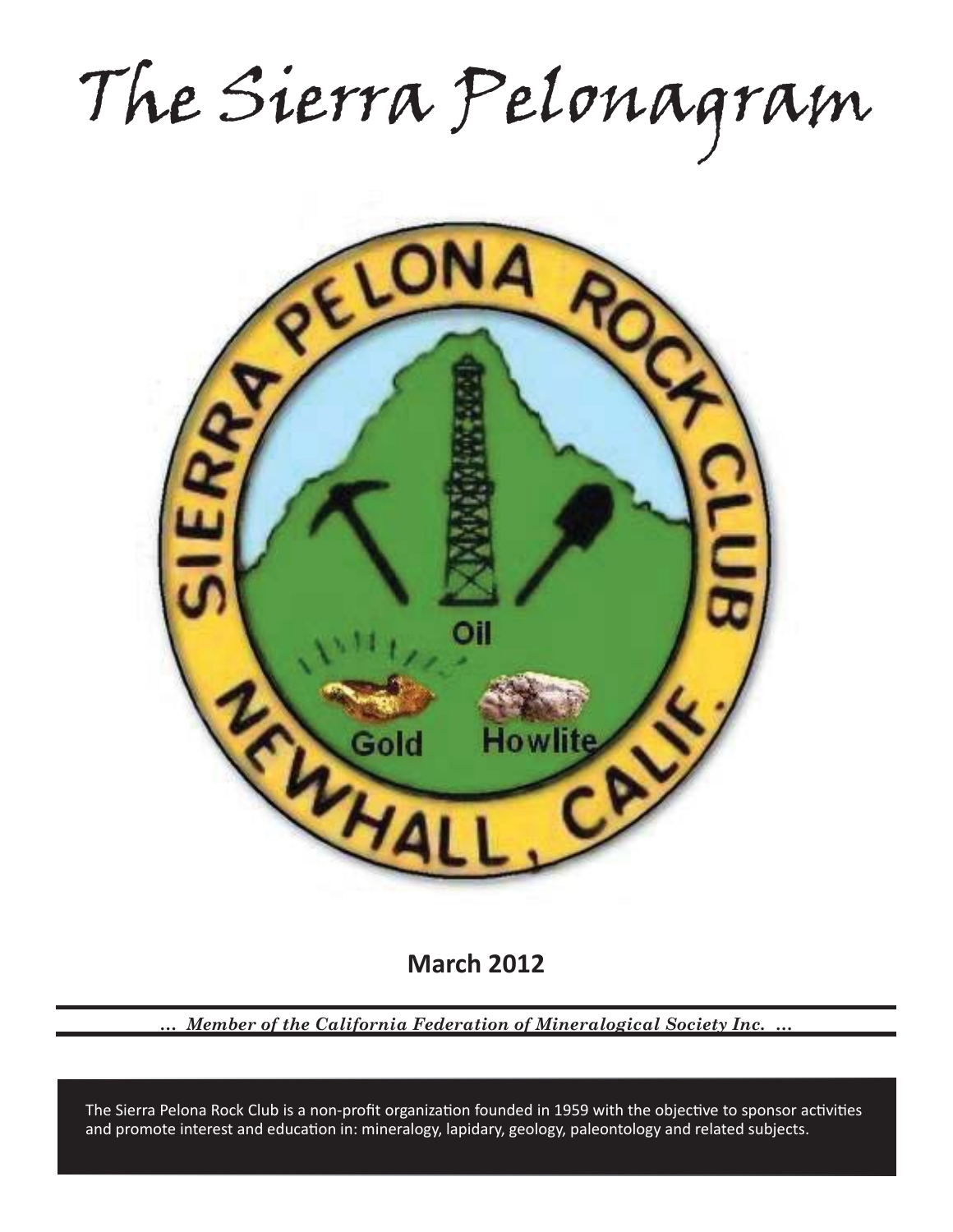

# **March - Lion and Lamb**

March has tumbled on the scene, exits mild, but enters mean... Winter waves a fierce goodbye, while robins promise Spring is nigh.

Daffodils are peeking through... forsythia is budding, too. Clouds are racing, sun is cool, in like a lion is the rule!

Birds all seem to know it's time to answer Mother Nature's sign; they listen to an innate command, and there goes March, out like a lamb.

© Joyce P. Hale



# **Birthdays in March**

Jerry Farrar, March 7 Roger Gibson, March 3 Ruth Hidalgo, March 10 Brenda Litt, March 14 Evelyn Velie, March 27 Bill Webber, March 19



# **Officers:**

President – Ron Lawrence Vice-President – Bill Webber Secretary: Heidi Webber Treasurer – Greg Mazourek Federation Director (CFMS/AFMS) – Shep Koss

# **Chairpersons:**

Claim - Mike Serino Donation Rock Table - Akiko Strathmann Facebook--Greg Langewisch Field Trips – Greg Langewisch Historian - Frank Humelbaugh Hospitality – Evelyn Velie Membership – Janelle Williams Pelonagram Publisher, Editor – Heidi Webber Programs – Shep Koss Publicity –Open Storage - Vlad Litt Sunshine - Brigitte Mazourek Website – Greg Mazourek

The Sierra Pelona Rock Club, is a member of the California and American Federation of Mineralogical Societies, Inc. (CFMS/AFMS). The general club meetings (Open to the public) are at 7:30 PM, on the 3rd Tuesday of each month at:

# **The Clubhouse of the Greenbrier Mobile Estates EAST 21301 Soledad Canyon Rd Canyon Country, CA 91351**

Contact the Club or the Sierra Pelonagram Editor at:

**Sierra Pelona Rock Club P.O. Box 221256 Newhall, Ca. 91322** Or e-mail: hwebber@pacbell.net *Visit the SPRC website http://www.sierrapelona. com/*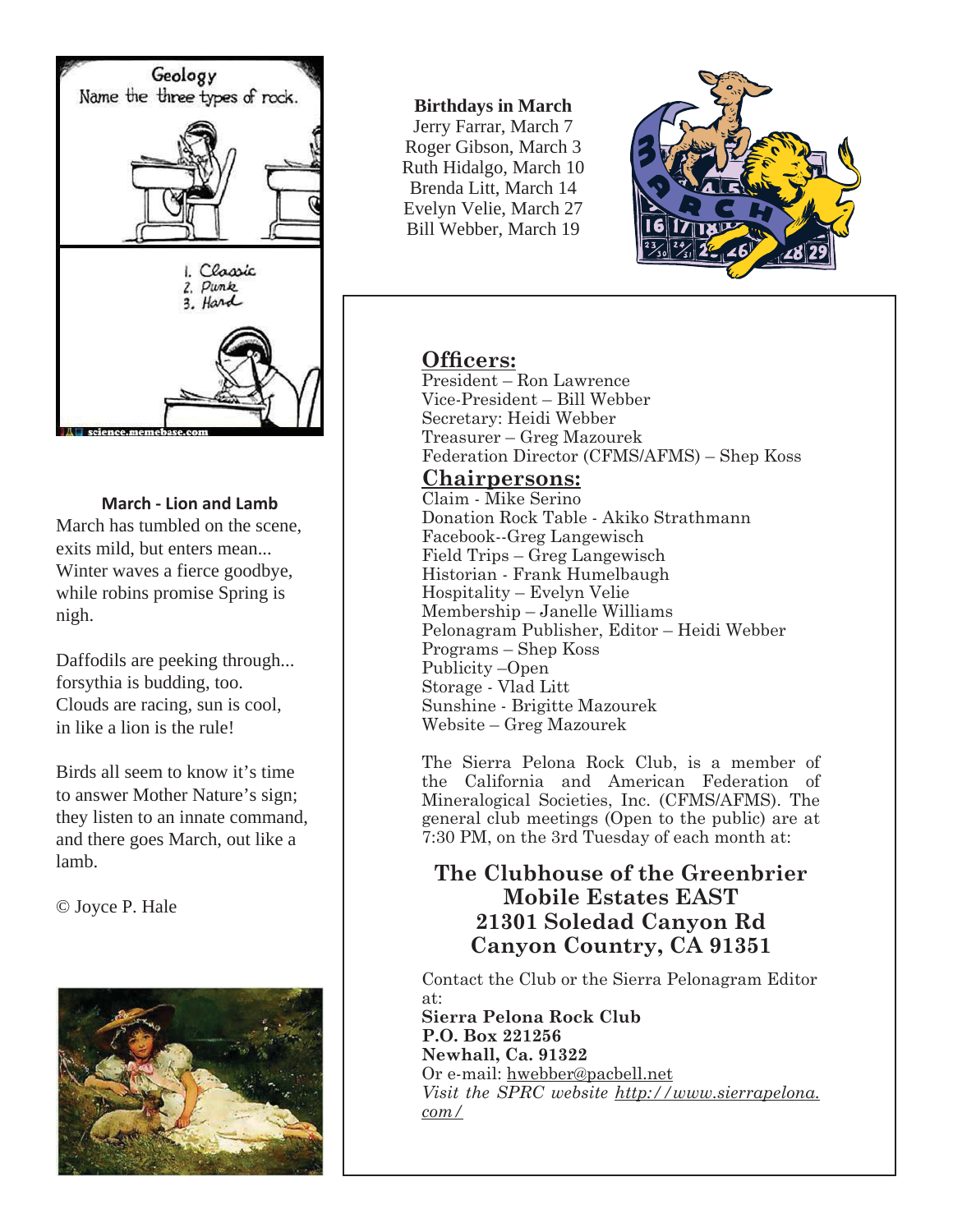

Our condolences go out to Bob Caudill on the passing of Barbara Caudill. Barbara was born in 1947, and married Robert in 1965. Barb enjoyed activities with Bob, the love of her family, and lapidary with members of the rock club. She is survived by Robert, their daughters Chari and Chris, six grandchildren, her sisters Patti and Katie, and many friends. We will miss her enthusiasm and the joy she brought to all within in her circle.





# **President's Message**

 There have been a lot of things going on in the club the last few months. Two new members joined last month and they have already showed that they will be actively involved. We lost a dear member, Barbara Caudill.

 We voted on three changes to the bylaws and two of them passed, also we now take minutes at General Meetings and started giving gifts to visitors. A few new ideas and a few old ideas brought back from years ago. Every chance I get I ask members to suggest things we can use to make the club more user friendly. Greg Langewisch started a contest for rocks collected on the latest field trip but we need more ideas.

 It may seem to you like there has been more business discussed at General Meetings than we use to and I agree. This is a rock club and I'm in it for the field trips and interesting programs not to sit around and discuss business, that's for Business Meetings. There are a few things that the club in general has to vote on. Shep and Greg's idea to form a committee to



oversee changes to the bylaws, if passed, may help. Hang in there with me and see how it goes.

 We have had some great field trips and plans for more over the next few months, in fact there are two planned for this month alone.

 I hope you plan to collect some of that green marble and see the tail gate show at Stoddard Wells this Saturday. The show is worth attending by itself and the marble is nice and easy to work.

 Our program this month will be wire wrapping with Greg M. and I think he plans an interesting twist to the program. If you're into wire wrapping or have thought about doing it, bring your tools and get some great instruction.

 Some future programs will be metal detecting and guest speakers and I hear Greg L. has an overnight field trip in the near future.

 Take full advantage of your club. Ron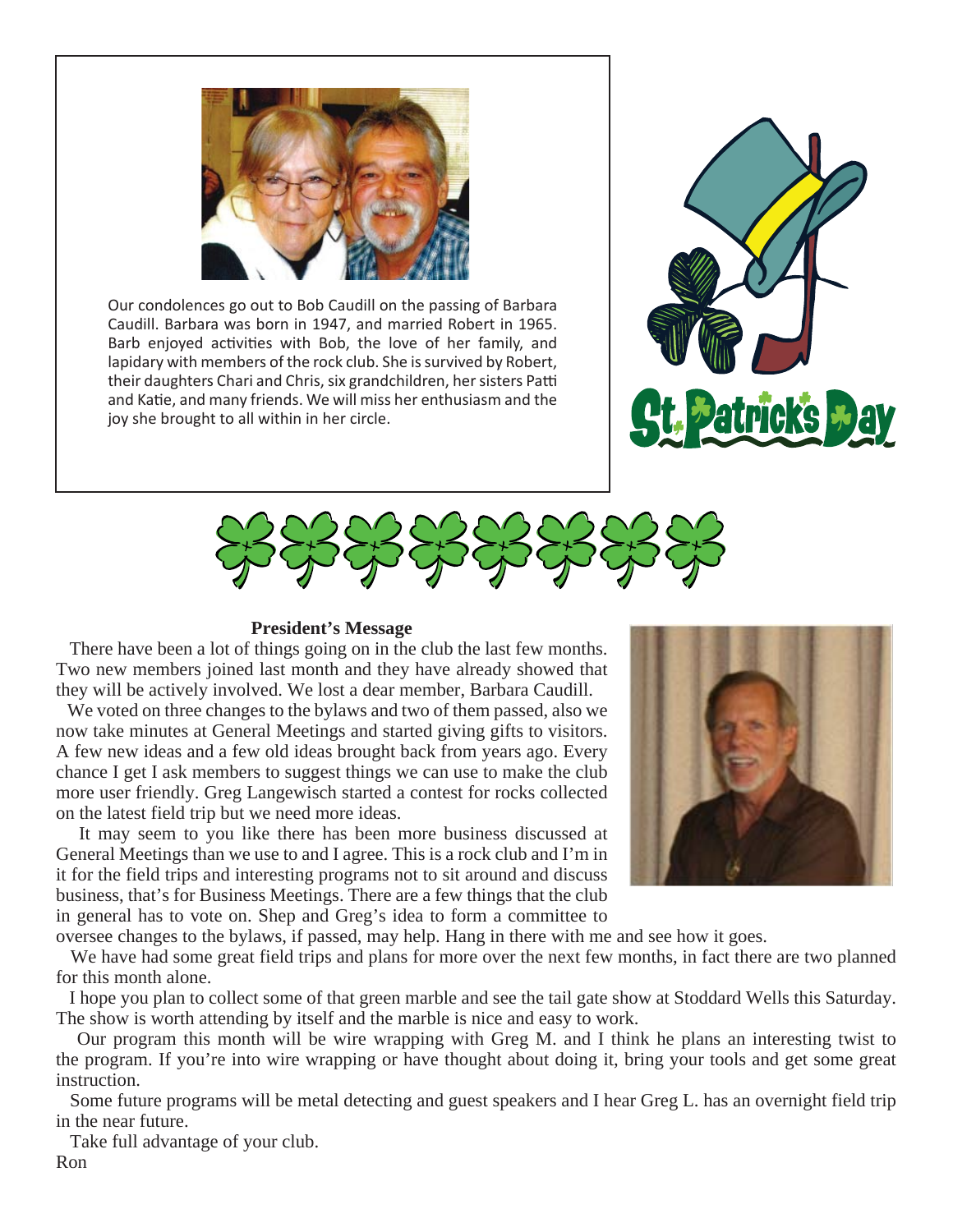# **March 16 - 18: SAN BERNADINO, CA**

Orange Belt Mineralogical Society Western Regional Little League Ball Park 6707 Little League Drive 9am to Dusk daily Contact: Steve Williams, (909) 389- 8680; (909) 381- 0089 cell Email: ironelk@ymail.com Website: www.obmsrocks.yolasite. com

# **March 17 - 18: VALLEJO, CA**

Vallejo Gem & Mineral Society Solano County Fairgrounds McCormack Hall Hours: 10 - 5 daily Contact: Dan Wolke, (707) 644- 9764 Email: VGMS01@yahoo.com Website: www. vallejogemandmineral.com **March 24 - 25: ANGELS CAMP, CA** Calaveras Gem & Mineral Society Calaveras Co. Fairgrounds (Frog Town USA) 101 Frogtown Road Hours: Sat  $10 - 5$ ; Sun  $10 - 4$ Contact: Tak Iwata, (209) 928- 5579 Email: Tak2me@msn.com Website: www. calaverasgemandmineral.org **March 24 - 25: ROSEVILLE, CA** Roseville Rock Rollers Roseville-Placer County Fairgrounds 800 All American City Blvd. (off Washington) Hours: Sat. 10 - 5; Sun. 10 - 4 Contact: Gloria Marie, (916) 216- 1114 Email: gloriarosevillerockrollers@ gmail.com Website: www.rockrollers.com

March 31 - April 1: LEMOORE, CA Lemoore Gem & Mineral Society Trinity Hall 470 Champion Street Hours: 10 - 6 daily Contact: Judy & John Pereira, (559) 924-4052 **March 31 - April 1: TORRANCE, CA** South Bay Lapidary & Mineral Society Ken Miller Recreational Center 3341 Torrance Blvd. Hours: Sat. 10 - 5; Sun. 10 - 4 Contacts: Larry Hoskinson & Leslie Neff, (310) 318-2170 Email: lesneff @aol.com Website: www.palosverdes.com/ sblap APRIL 2012 **April 7 - 8: PARADISE, CA** Paradise Gem & Mineral Society Elks Lodge 6309 Clark Road Hours: Sat 9 - 5 ; Sun 9 - 4 Contact: Manuel Garcia, (530) 877-7324 Email: mmpg@att .net Website: www.paradisegem.org **April 13 - 15: VISTA, CA** San Diego County Council of Gem & Mineral Societies Antique Gas & Steam Engine Museum 2040 N. Santa Fe Avenue Hours: 9 - 5 daily Contacts: Ray Pearce, (760) 726-7570 Simon King, (619) 991-2226 Cathy Davis, (858) 278-9987 **April 14 - 15: MARIPOSA, CA** Mariposa Gem & Mineral Society Mariposa County Fairgrounds 5005 Fairgrounds Road (Hwy 49, 1.8 miles South of

Mariposa) Hours: Sat. 10 - 6; Sun. 10 - 4 Contact: Randy Bolt or Chel Bebernes, 209) 742-7625 **April 20 - 22: SAN JOSE, CA** Santa Clara Valley Gem & Mineral Society Santa Clara County Fairgrounds 334 Tully Road Hours: Fri  $9 - 5$ ; Sat & Sun  $10 - 5$ Phone: (408) 265-1422 Email: info@scvgms.org Website: www.scvgms.org **April 20 - 22: INDIO, CA** Shadow Mountain Gem & Mineral Society Coachella Valley Wild Bird Center 46500 Van Buren Street Hours: 9 - 5 daily Contact: Darlene Bjork, (760) 328- 6916 Email: daBjork@dc.rr.com Website: www. shadowmountaingemmineral.org **April 21 - 22: THOUSAND OAKS, CA** Conejo Gem & Mineral Club Borchard Park Community Center 190 Reino Road (at Borchard Rd.) Hours: 10 - 5 daily Contact: Robert Sankovich, (805) 494-7734 Email: rmsorca@adelphia.net Website: www.cgamc.org **April 28 - 29: LANCASTER, CA** Antelope Gem & Mineral Society Lancaster High School 44701 - 32nd Street West Hours: 9 - 5 daily Contact: CJ Quitoriano, (661) 209- 9092, cjq\_62@yahoo.com Contact: Rod Skillings, (661) 400- 5198, rodneyskillings@ymail.com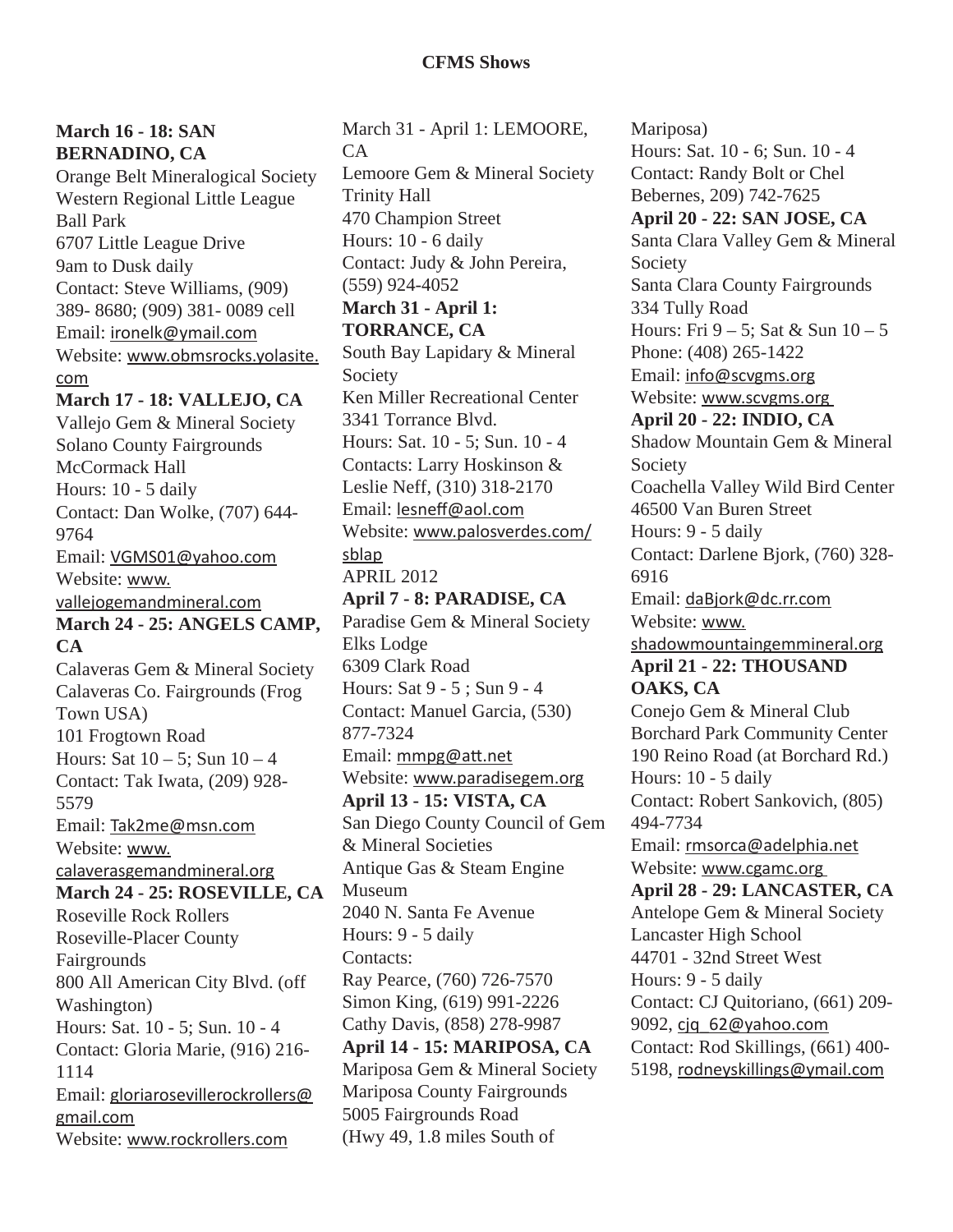

# **Lapidary Safety, Hints and Information.**

*By Shep Koss*

 The first equipment most rockhounders get is a tumbler. Bear in mind that tumbling is a long-term process with minor labor involvement. While not all inclusive these are basic hints.

 Lubricate lightly all gears and shaft mountings once monthly with heavy-duty oil, usually motor oil available in squeeze cans from hardware stores. Each grit stage lasts approximately one week and usually includes 60/90 grit, 220, 400 or 600, polish stage, usually alumina oxide compounds.

 Depending on material polished, a buffer such as reusable plastic pellets is used in the final stage or two. Do NOT reuse the same pellets in different stages. Always use the used pellets in the same stage. Pellets not only cushion the stones but also help in adhering the polishing

media better to the stones. This is especially helpful in obsidians, apache tears and many quartz types. I also tumble in a "pure" soap media, such as Ivory Snow, between the last two stages and after the polishing stage. I let them tumble an additional day in the soap stage.

 Between ALL stages make sure the barrels and stones are thoroughly washed. Remove small chipped-off stones and pitted stones. Save pitted stones for the next first stage tumble. Do NOT mix stone hardness within the same barrel.

 Saws: lapidary saws come in various sizes for various uses such as cutting slabs off of rough stone or cutting cabs out of slabs. These are known as slab saws and trim saws. I've found that an 8" saw can do double duty in this respect in both slabbing smaller rough and trimming slabs for cab work. The blade kerf (thickness) is also dependent on use.

 For example, the kerf of a 6" blade may range from near paper thin, .004" kerf to about .012" kerf. Thinner kerfs are used for cutting the more valuable and precious gemstones such as opal, sapphire, or most any other gemstone while thicker kerfs are stiffer for larger rock types. An important note here; .004-.006 kerfs WILL cut fingers! Thicker kerfs usually won't. They will abrade fingers much like an emery board but not slice. This is because diamond blades grind through rock unlike wood cutting blades which saw through wood. Also on this note, the rpm of lapidary saws is MUCH slower than wood saws. Lapidary saws have about a 1750 rpm. Kerfs of slab saws, 6 inch - 36 inch range from .025 - .200 inches. Remember, the thicker the kerf, the stiffer the blade.

 Lapidary blades are diamond coated along the cutting edge and thus, must stay lubricated. On smaller blades, usually under 8", this can be done with water with a soluble solution of rust inhibitor/cooling liquid. Larger blades use lubricating oil available under different names. Some of these oils are noxious and may irritate skin. Many stones are also so porous they absorb oil and may discolor. In either case of oil or water, they also serve the purpose of reducing inhaling rock dust, most of which is dangerous. NOTE: ALWAYS wear a dust mask and eye protection for your safety!!!

 Many methods have been employed to reduce and/or remove oil from cutting stone. These include, but are not limited to, soaking in clean cat litter filler, prior soaking in water minimum 24 hours to fill stone porosity, use of oil detergents, etc.

 Saw blades are coated in diamonds a number of ways affecting both price and longevity. Metal-bond impregnated sintered blades are usually the most expensive. Electroplated blades are usually the least expensive. These are diamond on nickel on steel. In between are the resin bonds which are coated. In all cases I recommend continuous rim blades rather than those with teeth both for ease of cutting and your safety. While these different types may look almost identical they aren't. Ask your supplier. They all do the same job but differ in cost and longevity. Bear in mind, it's less painful to replace a tweaked or bent less expensive blade than a more costly one."

 Grinding and polishing equipment: These are usually of two primary types: the multiple diamond wheel types or the flat diamond plate types. More on the types of polishing equipment will be in future article(s). In all cases, again, they must be lubricated either with a supply of clean water or water mixed with a cooling solution. I've found that the flat plate type is more versatile in that you can also polish slabs and geodes which cannot be done on wheels. It is VERY difficult to polish flat objects on round wheels. As on saws, be sure to wear dust masks and eye protection, especially indoors.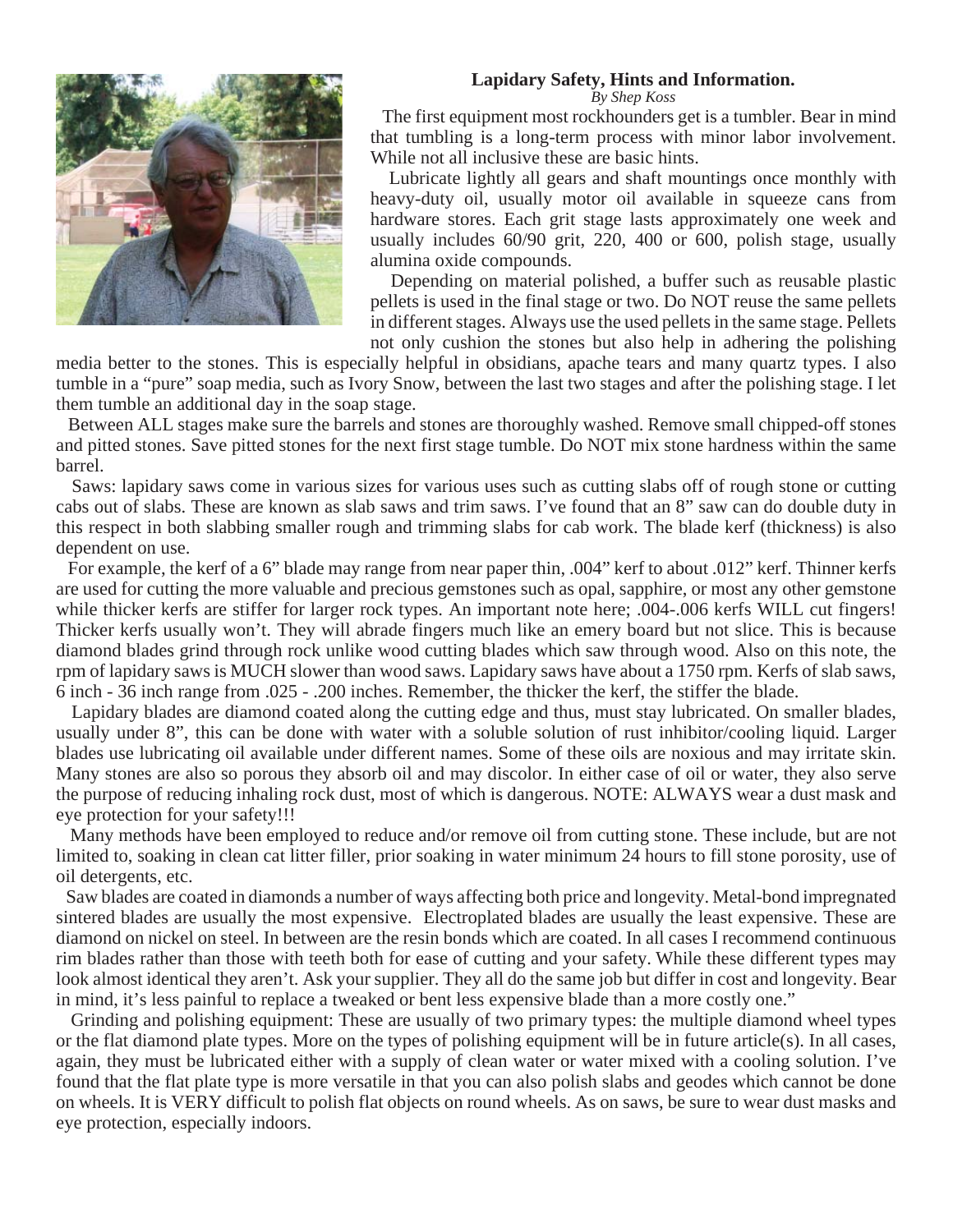# **The Sliding Rocks of Racetrack Playa**

 One of the most interesting mysteries of Death Valley National Park is the sliding rocks at Racetrack Playa (a playa is a dry lake bed). These rocks can be found on the floor of the playa with long trails behind them. Somehow these rocks slide across the playa, cutting a furrow in the sediment as they move.

 Some of these rocks weigh several hundred pounds. That makes the question: "How do they move?" a very challenging one.

 The truth: No one knows for sure exactly how these rocks move - although a few people have come up with some pretty good explanations. The reason why their movement remains a mystery: No one has ever seen them in motion!

Let's learn how they are thought to move....

# **About Racetrack Playa**

 Racetrack playa is lake bed that is almost perfectly flat and almost always dry. It is about 4 kilometers long (2.5 miles - north to south) and about 2 kilometers wide (1.25 miles - east to west). The surface is covered with mudcracks and the sediment is made up mainly of silt and clay.

 The climate in this area is arid. It rains just a couple of inches per year. However, when it rains, the steep mountains which surround Racetrack Playa produce a large amount of runoff that converts the playa floor into a broad shallow lake. When wet, the surface of the playa is transformed into a very soft and very slippery mud.

# **Are They Moved by People or Animals?**

 The shape of trails behind the rocks suggest that they move during times when the floor of Racetrack Playa is covered with a very soft mud. A lack of disturbed mud around the rock trails eliminates the possibility of a human or animal pushing or assisting the motion of the rocks.



Recent research by NASA on **Racetrack Playa**

#### **Are They Moved by Wind?**

 This is the favorite explanation. The prevailing winds that blow across Racetrack Playa travel from southwest to northeast. Most of the rock trails are parallel to this direction. This is strong evidence that wind is the prime mover or at least involved with the motion of the rocks.

 Strong wind gusts are thought to nudge the rocks into motion. Once the rock begins to move a wind of much lower velocity can keep the rock in motion as it slides across the soft and very slippery mud. Curves in the rock trails are explained by shifts in wind direction or in how the wind interacts with an irregularly shaped rock.

# **Are They Moved by Ice?**

 A few people have reported seeing Racetrack Playa covered by a thin layer of ice. One idea is that water freezes around the rocks and then wind, blowing across the top of the ice, drags the ice sheet with

its embedded rocks across the surface of the playa.

 Some researchers have found highly congruent trails on multiple rocks that strongly support this movement theory. However, the transport of a large ice sheet might be expected to mark the playa surface in other ways these marks have not been found.

 Other researchers experimented with stakes that would be disturbed by ice sheets. The rocks moved without disturbing the stakes. The evidence for ice-sheet transport is not consistent.

# **Wind is the Favored Mover!**

 All of the best explanations involve wind as the energy source behind the movement of the rocks. The question remains is do they slide while encased in an ice sheet or do they simply side over the surface of the mud? Perhaps each of these methods is responsible for some rock movement?

Perhaps this story will remain more interesting if the real answer is never discovered!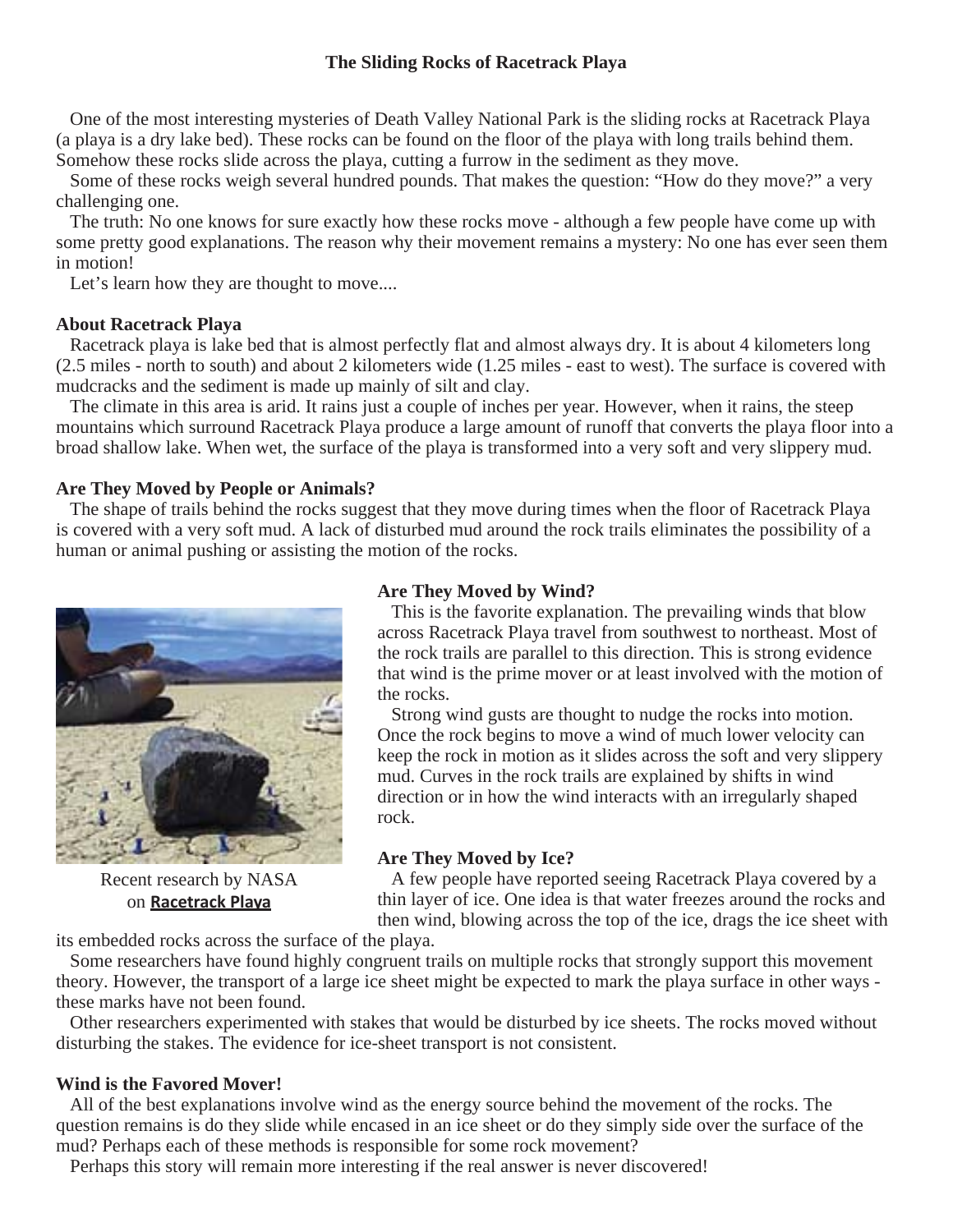# **NASA Studies on Sliding Rocks**

 NASA sent a team of interns and mentors to Racetrack Playa during Summer 2010. They made observations, performed tests, compiled data and developed some ideas about how the rocks might move. *Source: Geology.com*



Landsat image of Racetrack Playa. It is the flat white area in the center



of the image. Rocks of many sizes and shapes leave tracks across Racetrack Playa. © iStockphoto / David Choo.



Rocks of many shapes leave trails across Racetrack Playa. © iStockphoto / John Alcorn



**March Birthstones**

# **Aquamarine**



The name *aquamarine* is derived from the Latin word *aqua*, meaning water, and *marina*, meaning *the sea.* This gemstone was believed to protect sailors, as well as to guarantee a safe voyage. The serene color of aquamarine is said to cool the temper, allowing the wearer to remain calm and levelheaded. Its pale, cool color beautifully complements spring and summer wardrobes. Aquamarine is most often light in tone and ranges from greenish blue to blue-green; the color usually is more intense in larger stones. This gemstone is mined mainly in Brazil, but also is found in Nigeria, Madagascar, Zambia, Pakistan, and Mozambique.

# **Bloodstone**

The second birthstone for March is *bloodstone*, a dark-green jasper flecked with vivid red spots of iron oxide. This ancient stone was used by the Babylonians to make seals and amulets and was believed to have healing powers — especially for blood disorders. It is sometimes called the *martyr's stone* as legend tells that it was created when drops of Christ's blood stained some jasper at the foot of the cross. Generally found embedded in rocks or in riverbeds as pebbles, primary sources for this stone are India, Brazil, and Australia.

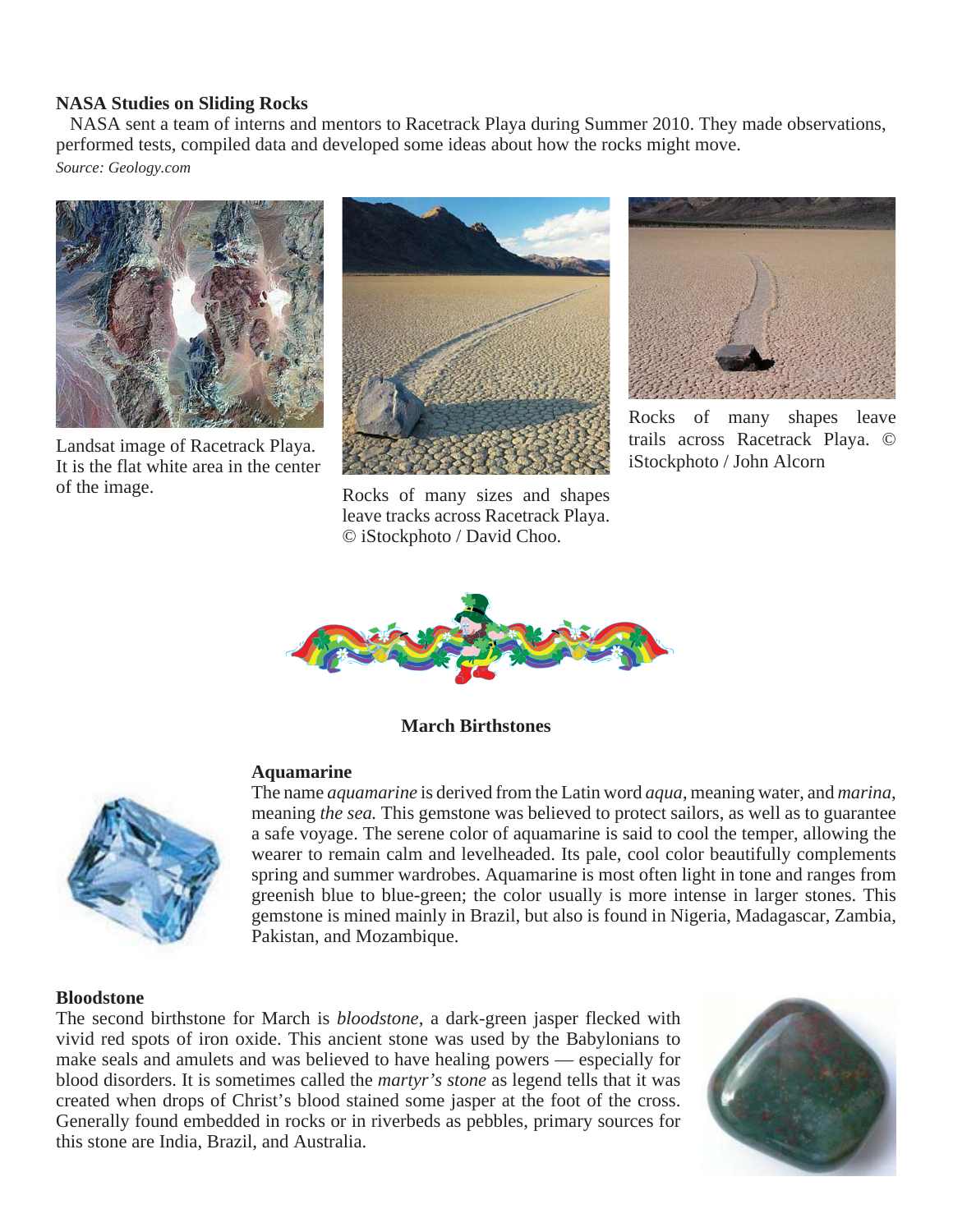*Shep sent this information to the Pelonagram. Victorville is pretty close, compared to some of our trips, so this may well be a great day trip. The website also has many more local trips available. Check it out. The website is http://goo.gl/6iljk* 

| <b>Black Jade with Magnetite</b>                                                                                                                                                                                                                                                                                                                                                                                                                                                                                                                                                                                                                                                                                                                                                                                           |
|----------------------------------------------------------------------------------------------------------------------------------------------------------------------------------------------------------------------------------------------------------------------------------------------------------------------------------------------------------------------------------------------------------------------------------------------------------------------------------------------------------------------------------------------------------------------------------------------------------------------------------------------------------------------------------------------------------------------------------------------------------------------------------------------------------------------------|
| <b>Verde Antique Marble</b>                                                                                                                                                                                                                                                                                                                                                                                                                                                                                                                                                                                                                                                                                                                                                                                                |
| <b>Spectacular Hematite</b>                                                                                                                                                                                                                                                                                                                                                                                                                                                                                                                                                                                                                                                                                                                                                                                                |
| Black Jade. This jade is a very dark green or black in color with magnetite                                                                                                                                                                                                                                                                                                                                                                                                                                                                                                                                                                                                                                                                                                                                                |
| inclusions. After polishing, the magnetite can be gold plated and thus makes                                                                                                                                                                                                                                                                                                                                                                                                                                                                                                                                                                                                                                                                                                                                               |
| striking pieces. You should be selective in the rough chunks you take, as some                                                                                                                                                                                                                                                                                                                                                                                                                                                                                                                                                                                                                                                                                                                                             |
| is so saturated with magnetite, there is no contrast between it and the jade.                                                                                                                                                                                                                                                                                                                                                                                                                                                                                                                                                                                                                                                                                                                                              |
| Takes good polish and is suitable for all types of lapidary work.                                                                                                                                                                                                                                                                                                                                                                                                                                                                                                                                                                                                                                                                                                                                                          |
| Verde Antique Marble. Colors ranging from yellow to yellow-green and<br>chartreuse green. Takes an excellent polish. Large pieces suitable for<br>bookends, spheres, pen bases, and cabs.                                                                                                                                                                                                                                                                                                                                                                                                                                                                                                                                                                                                                                  |
| Spectacular Hematite. Occurs in a greenish matrix as black platelets with a<br>metallic luster. Shows a reddish brown streak on streak plate. Good specimen<br>material can be found on hill below the verd antique quarry.                                                                                                                                                                                                                                                                                                                                                                                                                                                                                                                                                                                                |
| Rock pick. Heavy tools if you plan to dig in verd antique quarry.                                                                                                                                                                                                                                                                                                                                                                                                                                                                                                                                                                                                                                                                                                                                                          |
| Take Highway 15 through Victorville to the Stoddard Wells Road offramp<br>and go north 3 miles to boulevard stop. Turn right onto Stoddard Wells Road<br>and proceed to pavement end (4.4 miles). Go on 5 miles and turn right onto<br>well-traveled dirt road. Continue on .4 mile and bear left. (Note: From here<br>you can see a mountain straight ahead with a large, white outcropping. This<br>is the verd antique quarry. Slightly up the hill and to the left a way is the<br>jade outcropping.) Follow dirt road 1.5 miles to base of mountain mentioned<br>above. Beyond this point the road is quite steep and rough. Park your car<br>and walk up the road to verde antique deposit. Hike uphill, and to west to<br>jade outcropping. The hematite is scattered on the slope of the hill below the<br>quarry. |
|                                                                                                                                                                                                                                                                                                                                                                                                                                                                                                                                                                                                                                                                                                                                                                                                                            |

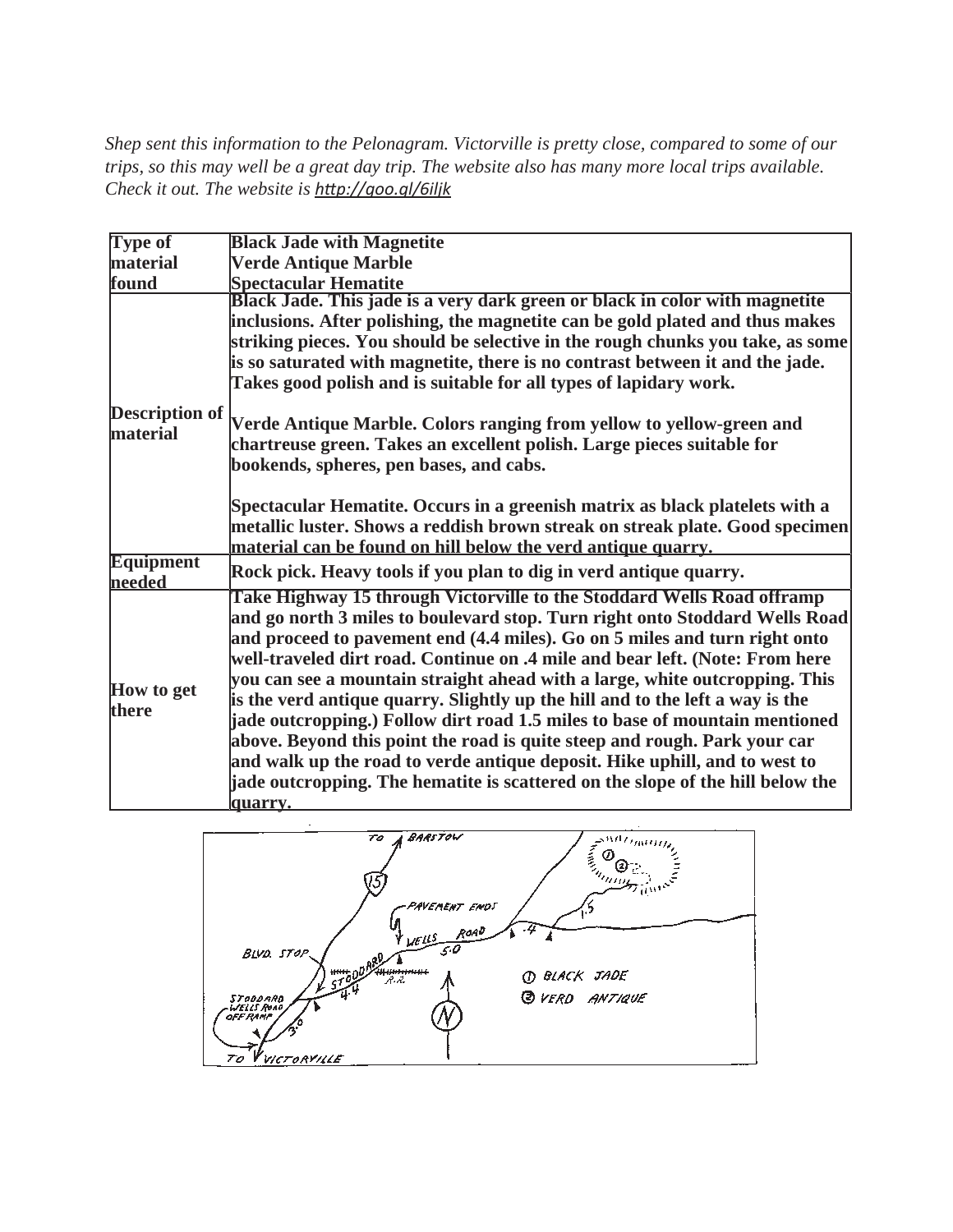#### **Sierra Pelona Rock Club Business Meeting** Greenhouse Café, Saugus March 6, 2012

 Ron Lawrence called the meeting to order at 6:45pm. In attendance were Vlad Litt, Greg Langewisch, Evelyn Velie, Ron Lawrence, Janelle Williams, DJ Gervais, Greg Mazourek, Ron Strathmann, Akiko Strathmann, Connie Flores-Reisbeck, Frank Humelbaugh, Bill Webber, Heidi Webber, Shep Koss and Colleen Clough. A quorum was met.

#### **Open Comments:**

 Ron asked about our feelings to move the venue from the Greenhouse Café to the clubhouse, and meet at 7pm. It was agreed that this might be a good change. This will be effective as of the April Business Meeting.

#### **Old Business:**

 It was agreed that the upcoming vote for a bylaws change at the General Meeting be held by a show of hands. The requirement is still 2/3 of active members present will be able to vote.

 Ron reiterated that all committee chairs need to send Heidi a description of their jobs for the procedure manual. It was noted that in the bylaws a description of all chairs' duties is required to be kept. A procedure manual will keep everything in one place.

 Evelyn said the club still needs to buy a projector as use of her school projector has been terminated by administration.

#### **New Business:**

The Publicity Chair is open to anyone who would like to take this position. See Ron L.

The new Webmaster is Greg Mazourek

The Program Chair is Shep Koss

 Akiko said she agrees the bylaws need some work and that a committee should be formed for changes to be made.

 Shep said that the program for March will be Wire Wrapping by Greg M. and April's program will be on metal detectors by DJ and Janelle. Bill and Heidi offered to do a future program on rattlesnakes and how to avoid them.

 Greg M. said the March 10 field trip is to Stoddard Wells. We will meet at 6:30am at Mammoth so as to be there by the 9am guided trip leaving from Stoddard Wells. He has sent out emails detailing this as the date is close and the newsletter won't be out before the event. He is also thinking of another trip for March, later on, probably the usual weekend after the General Meeting. He said that he is looking into a gold panning trip for April and a trip to Wiley's Well for geodes in May. Plans will be firmed up and announcements made to club members closer to the dates.

Janelle was authorized to research prices for 50-100 4" club patches and use her discretion to order them.

 Greg M presented the treasurer's report, noting they bought pewter trains, rocks, etc. at Quartzite to restock the club supplies for our various fundraisers.

Brigitte will continue to send cards vs. email cards. We felt it was a bit more personal.

 Shep wanted to make sure that everyone who wants it, receives the CFMS newsletter. It is also available on line at the CFMS website. He also asked if anyone wanted to be an alternate in case he can't make a meeting. Travel reimbursements are available, including lodging if necessary. If anyone is interested, see Shep and Ron L.

 Ron L said that Bonnie is having knee surgery today, March 7, 2012. He has posted on Face Book that the surgery went well and they should be home today.

 Frank Humelbaugh gave notebooks to any chairperson who wishes to keep a log of their activities as a guide to future chairpersons in that capacity.

 Heidi said that at the March General Meeting she would like to get together a committee to work on a Procedure Manual. She has already made a draft/outline and wants membership to have a say in fleshing it out. The club doesn't have a manual and really needs one to spell out things that the bylaws don't cover or only mention, which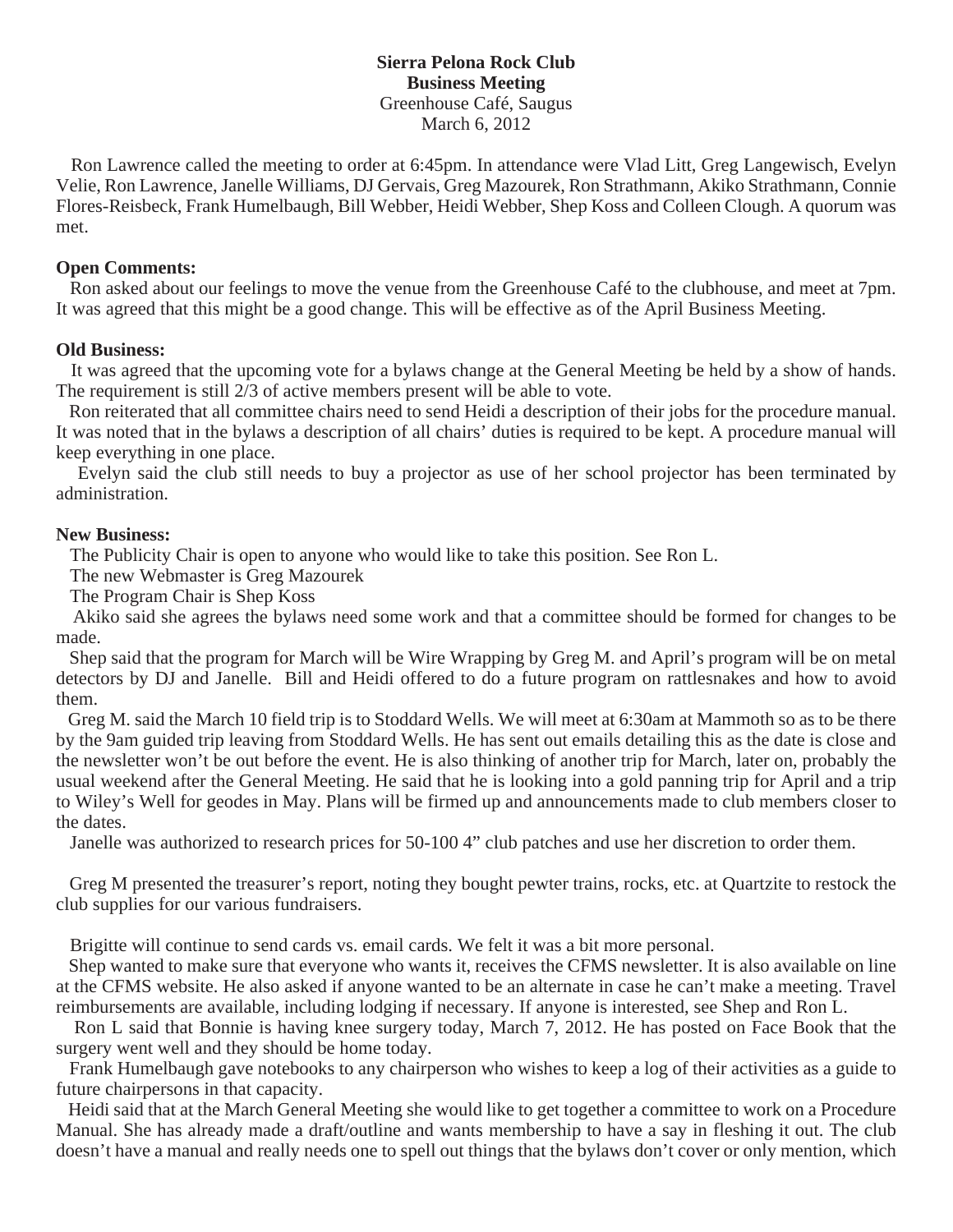is the purpose of the manual. Once the manual is completed, each member will receive a copy. She hopes to have this done by the June meeting at the very latest.

 Ron L. is requesting suggestions be sent to him regarding easier and more efficient running of the club. He knows that many members belong to other clubs and would like you to bring to him what works or doesn't work in their club.

 The June Picnic and General Meeting will be held Sunday, June 10, 2012. Evelyn will be coordinating. The meeting was adjourned at 8:24pm.

The next Business Meeting will be held April 3, 2012 at the Greenbriar Estates Clubhouse at 7pm. **PLEASE** note the time and location changes.

Respectfully submitted, Heidi S. Webber, Secretary, SPRC

#### **SPRC General Meeting**

February 21, 2012 Greenbriar Estates Clubhouse

 The meeting was called to order at 7:35pm. After the Pledge of Allegiance, Membership Chair Janelle Williams announced that there were 24 members and 7 visitors in attendance. At that time it was determined that we needed 16 votes to pass the proposed bylaws changes to take place that evening.

 Ron reiterated that the club holds three different kinds of meetings and discussed the differences: Board of Directors with the 5 officers of the club, Business with the BOD, Chairpersons and any interested members in good standing and General Meetings with membership and guests.

 Janelle introduced guests: Linda Simeone, Trina MacDonald, Omid Aeen, Dany Carol, Candice Jones, Phillip and Sarah DeVries.

The club welcomed new members Judd Figatner and Monica Travis.

 Greg Langewisch discussed the upcoming trip to Soapstone Hill. He later announced the winners of the best rocks collected on the January trip to Boron: The winners of the Best Rock Contest-February 2012. Morgan Langewisch for Best Raw Rock and Vlad Litt/Greg Langewisch for Best Worked Rock. Thanks to everyone who brought a rock for the contest.

 Shep Koss made a request for bylaw changes to Article Eleven: His proposal: The bylaws shall only be amended once a year. Amendments shall only be made through a committee. The president shall appoint at least three active members to the committee, who in turn shall solicit and consider all inputs from the general membership. The committee shall report their recommendation for amendments at a general meeting. These bylaws may be amended at a general meeting by a two-thirds (2/3) vote of the active membership present, provided a reading of the proposed amendment has been given at the previous general meeting and a copy of the proposed amendment has been mailed to each member household or a soft copy sent via e-mail at least 10 days before the meeting designated for the vote. The committee shall conduct the voting.

This proposal will be voted on at the March General Meeting.

Ron made the following announcement: "Under no circumstances will the club ever authorize or condone any form of personal background check."

Shep conducted his program on Opals while voting commenced.

The vote was announced:

Question #1: Newsletter name to be added to the bylaws: motion passed

Question #2: Shall the club remove Standing Rules from the bylaws: motion passed

Question #3: Amend Articles Eight and Nine regarding committees: motion failed

 These changes are effective immediately. The ballots will be held for a period of one month and then destroyed.

The meeting was adjourned at 9pm.

Respectfully Submitted Heidi S. Webber Secretary, SPRC